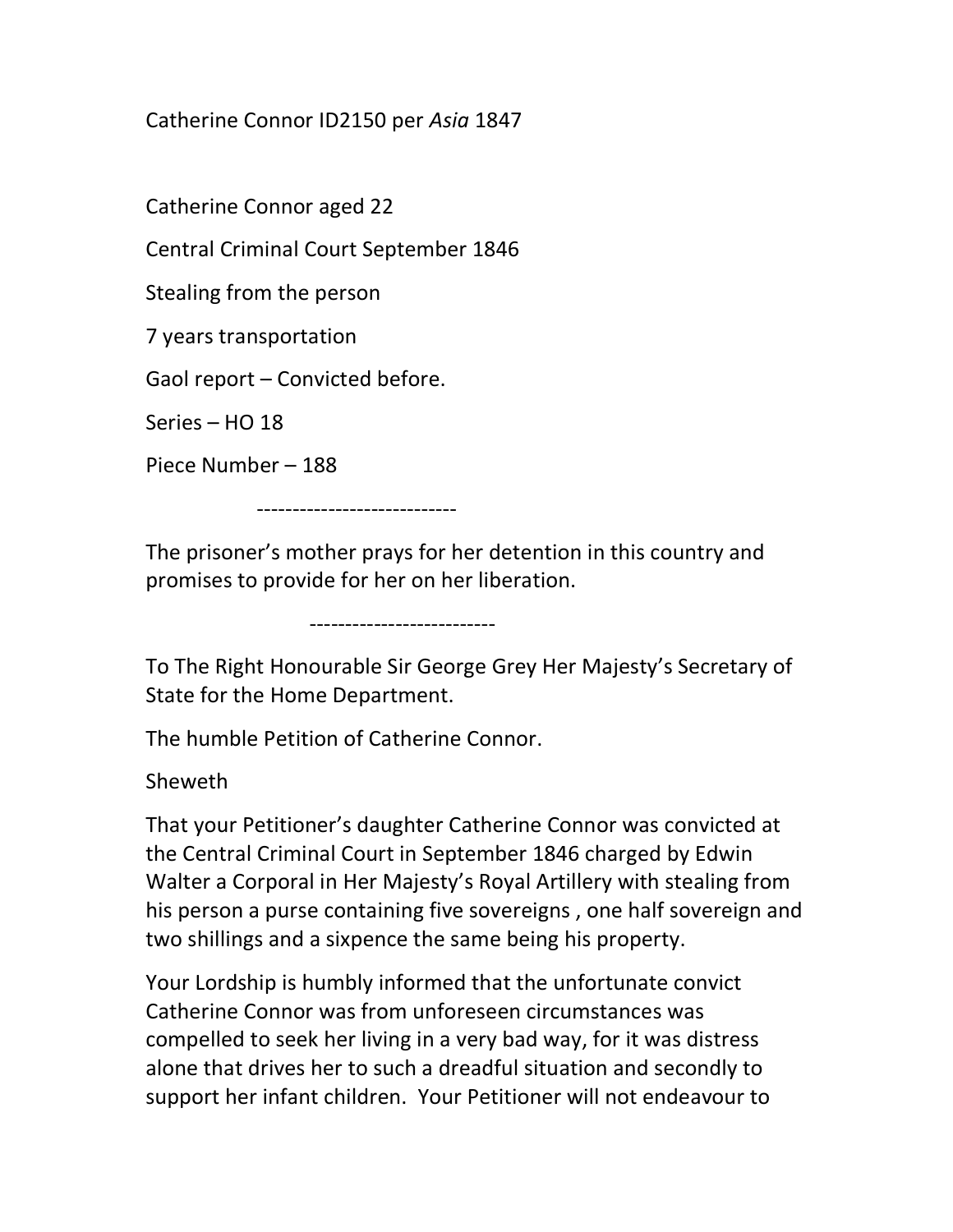decieve your Lordship , but humbly lays the truth before you in the hope that you will advise Our Gracious Queen to allow the unhappy convict to remain in this country, the sentence being seven years, during the time that she was in gaol of Newgate her conduct was good and your Petitioner is informed the same good conduct as been observed by her since she as been in the Mill Bank Prison. The unhappy young woman is now in a situation and the fright that her shawl got tangled in the ring of the purse and that it was unintentional in her part.

On these grounds coupled with the strong recommendations, your Petitioner hopes that your Lordship will think the convict an object worthy of being allowed to remain in this country.

And your Petitioner will as in duty bound ever pray.

Catherine Connor

Brooks Court

Vine Yard

Tooly Street

------------------------

Your Petitioner further begs to inform your Lordship that the Prosecutor Edwin Walters by permission of Captain and Adjutant Forbes of the 9th Battalion Royal Artillery, forward a recommendation on behalf of the unfortunate convict.

Thomas Doyle DD

St George

Catholic Church

Lambeth

-----------------------------------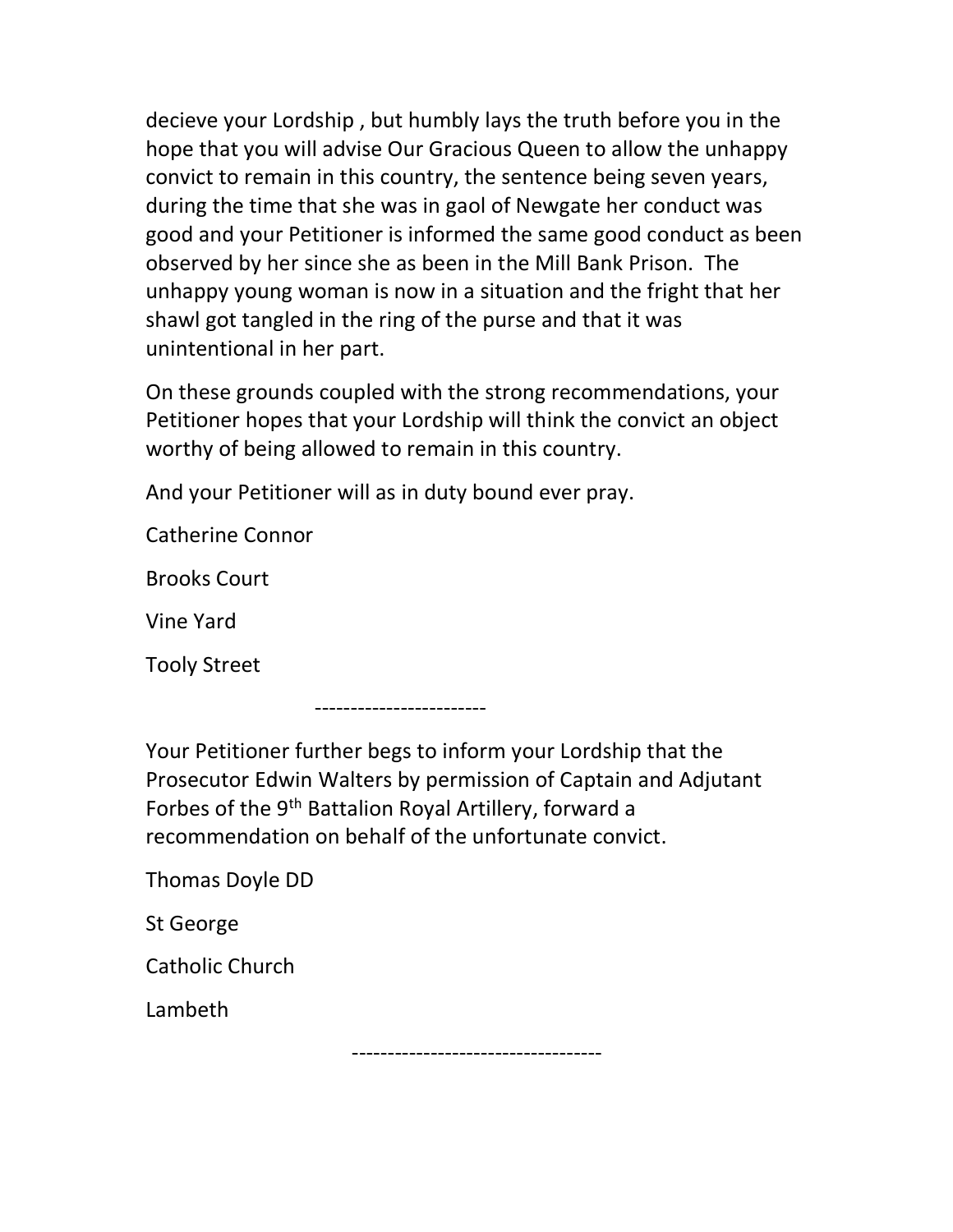I hereby recommend the convict Catherine Connor named in the annexed Petition to the favour of the Crown on the following grounds:

I have known her from her infancy, her father Charles Connor was previous to his death a Private Soldier in the 23rd Regiment Foot, and was discharged after serving 10 years with a pension of 19d a day he has now been dead over 17 years and since that time the unhappy girl has been the chief support of her mother.

Edward Fage Cobham

Oil and Colour Merchant

Bow Lane

London

Frederick Dass – China Dealer

Thomas Hogg - Jeweller

---------------------------------------------

Report on the case of Catherine Connor

The Recorder of London can discover no grounds for questioning the propriety of the sentence in this case.

72 Eaton place

11<sup>th</sup> December 1846

Sir

In compliance with the desire Secretary Sir George Grey has done mw the honour to express. I have pursued the enclosed application in behalf of Catherine Connor who was convicted at the Sessions holden for the Justification of the central Criminal Court in September last of stealing from the person and sentenced to seven years transportation. The case is reported in the Sessions paper No 1983. Pp 386.387. The prisoner was tried before Mr Bullock one of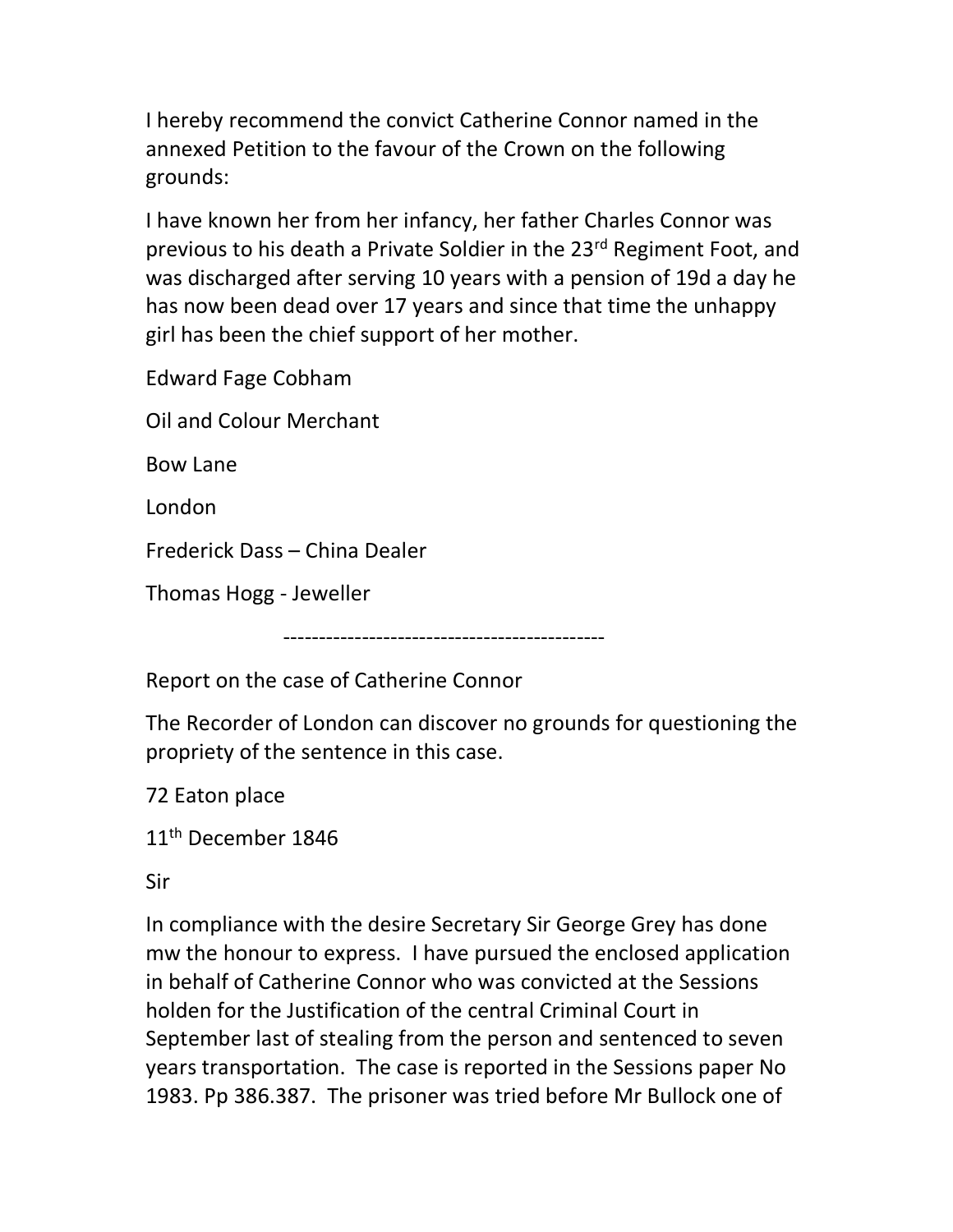the Commissioners of the Central Criminal Court and Judge of the Sheriffs Courts of the City of London. Considering the evidence given at the trial, and the fact of the prisoners previous conviction of felony in the month of May last, I entirely concur with Mr Bullock in the propriety of the sentence pronounced at the trail on a second conviction of felony.

Referring to the evidence of the witness Joseph Willy I think it must be inferred that the Larceny was premeditated and concerted between the prisoner and the man who came up upon a signal given and said " I have caught you". It would appear also by the evidence of Thomas O'Shaughnessy Police Constable that the man who came up was a person who cohabited with the prisoner.

William Lewis City Police Constable stated also, on producing the Certificate of the prisoner's conviction in May 1846 that he had her in custody four years ago for a felony in Monument Yard.

I cannot under these circumstances attach much weight to the Certificates of previous character transmitted to the Home Office in support of the Petition in the prisoner's behalf, nor can I discover any grounds for questioning the propriety of a sentence of transportation for the shortest term known to the Law.

I have the honour to be

Sir

Your most obedient servant

Charles Law

Recorder for London

------------------------------

The prisoner's mother addresses Prince Albert in her behalf, and the Prosecutor supports her Petition

-----------------------------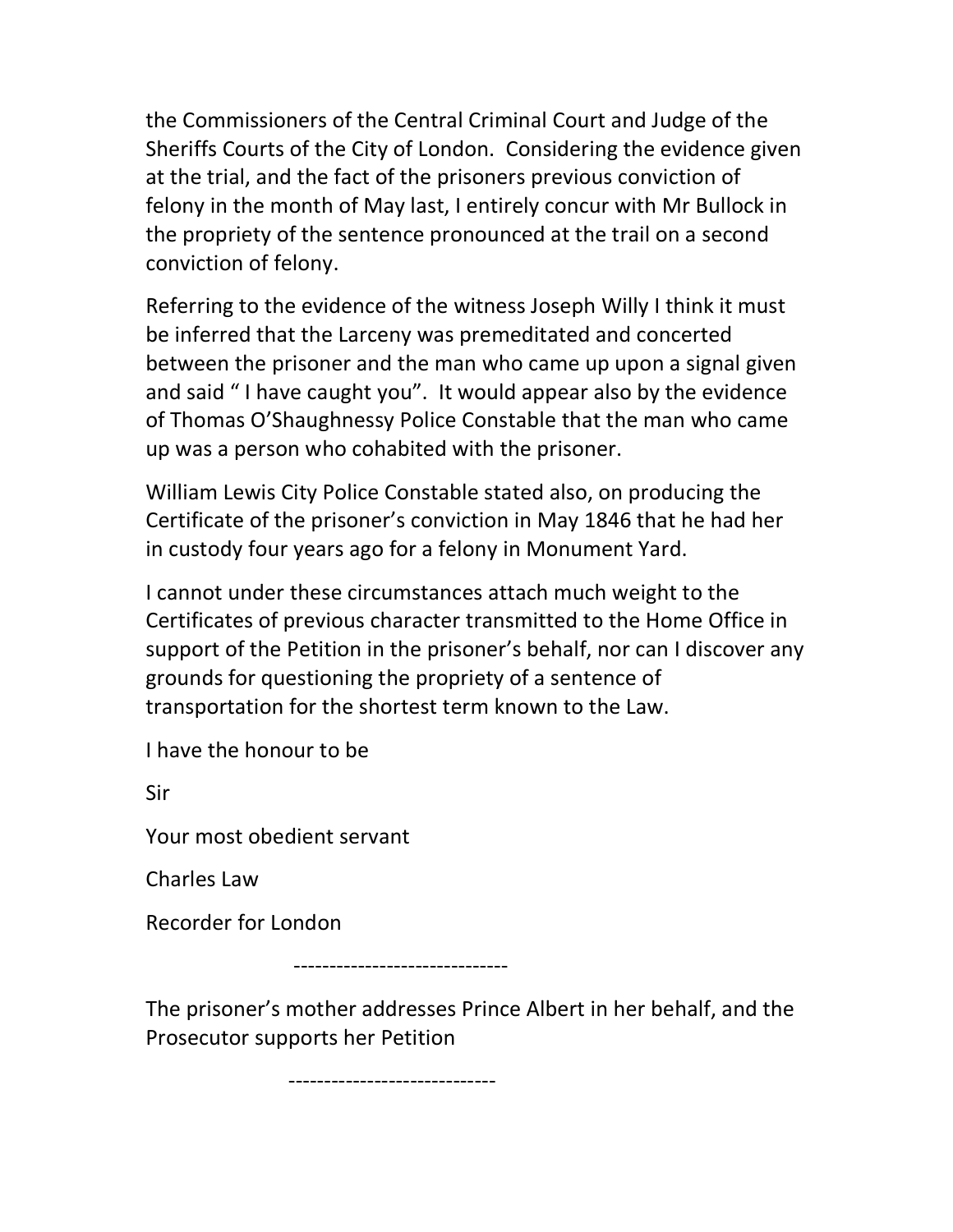Refer to the Recorder for his report on this case.

GG

----------------

To His Royal Highness Prince Albert

The Prosecutor in this case of Catherine Connor most humbly begs to recommend the prayer of the accompanying Petition to your Royal Highnesses favourable consideration.

Edwin Walters

Corporal

Royal Regiment of Artillery

---------------------

To His Royal Highness Prince Albert KG

May it please your Royal Highness

The subscribe a poor and unhappy mother most humbly implores that in presuming to address Your Royal Highness and respectfully soliciting your Royal interest with your Royal Consort Her Most Sacred majesty the Queen – you known benevolence will forgive ---

Your Royal Highness I am the mother of Catherine Connor who was tried at the September Sessions held at the Central Criminal Court before the Honourable Mr law Recorder for London on a charge of stealing from the person of Corporal Edwin Walters of the Royal Artillery and for which offence my unhappy, unfortunate and miserable child was sentenced for the term of seven years transportation. My it please your Royal Highness of misery and anguish to a heart broken aged parent.

May I then again humbly crave your Royal Highness to intercede by a mitigation of punishment appealing to your Royal Highnesses feeling as a parent whose bosom is known to the dictator of mercy and that by your Royal request the unhappy and aged parent may have the